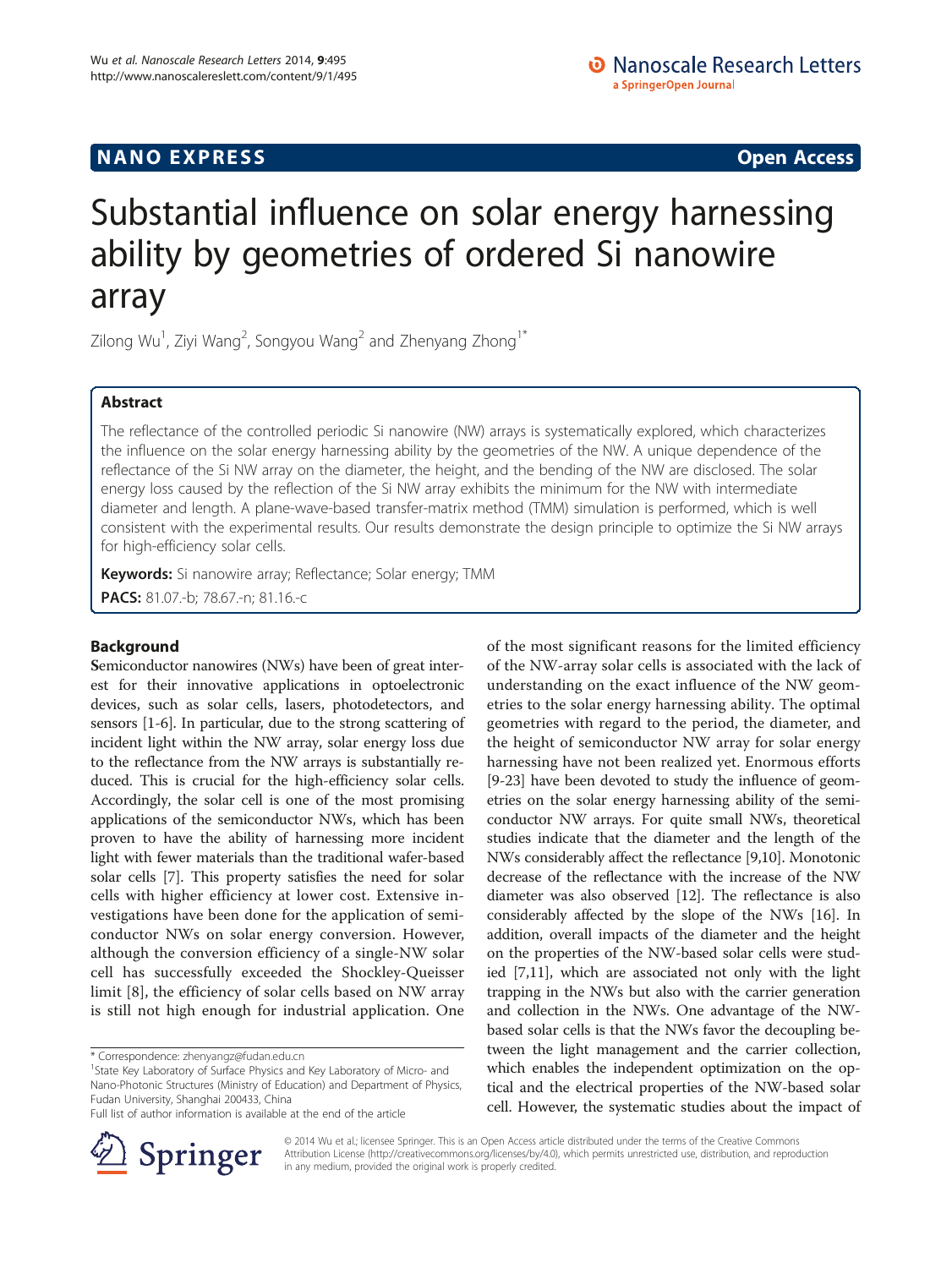the diameter and the height on the reflectance of the NWs have not been done. No comprehensive understanding on how to optimize the geometries of the NWs for the high-efficiency solar cells has been obtained.

In this paper, we report on the systematic studies of the reflectance of the controlled and ordered Si NW array. By the combination of nanosphere lithography and metal-assisted chemical etching (MACE), periodic Si NWs with desired period, diameter, and height can be readily obtained. The reflectance spectra of Si NW array with the different diameters and the different lengths are measured. The solar energy loss caused by the reflection is calculated based on the reflectance spectra to characterize the solar energy harnessing ability of the Si NW array. Unique dependence of the reflectance on the diameter and the height of the Si NWs are observed. A plane-wavebased transfer-matrix method (TMM) is applied to simulate the solar energy loss due to the reflectance of the Si NW array with different geometries, which agrees well with the experimental data. Our results demonstrate some significant guides to optimize the NW geometries for industrial application of ordered Si NW array in solar cells with the high efficiency.

## Methods

The schematic illustration for the fabrication of ordered Si NWs is shown in Figure 1. Polystyrene (PS) nanospheres are first self-assembled on the Si (001) substrate, which are compactly arranged in a hexagonal lattice, as shown in Figure 1a. The PS nanospheres are then etched by a reactive ion etching (RIE) to shrink the diameter to desired size, as shown in Figure 1b. After that, an approximately 20-nm thick Au layer is deposited on the PS-covered substrate, as shown in Figure 1c. The Si underneath the Au is then etched by a mixture of 30%  $H_2O_2$  and 40% HF (1:4  $(v/v)$ ). The solution keeps etching away the Si underneath the Au layer much faster than those under the PS

nanospheres, which is so called MACE. As a result, Si NWs oriented along [001] direction are obtained, as shown in Figure 1d. The Au and Au-Si alloy are removed by a solution of  $I_2$ :KI: H<sub>2</sub>O (1:4:40). To remove the remaining PS nanospheres, another RIE process is used. Finally, the ordered Si NW arrays are obtained, as shown in Figure 1e. The period of the Si NWs is exactly determined by the original diameter of the PS nanospheres. Accordingly, desired period of the Si NWs can be obtained by modifying the diameter of the original PS nanospheres. The diameter and the height of the Si nanopillars are subject to the time of the RIE and the MACE processes, respectively.

The geometries of the Si NWs are characterized using a scanning electron microscope (SEM) (Philips XL30 FEG, Royal Philips, Amsterdam, The Netherlands). The reflectance was measured by a PerkinElmer LAMBDA 950 UV/ Vis/NIR spectrophotometer (PerkinElmer, Waltham, MA, USA) with an integrating sphere. The simulations of reflectance were conducted by a plane-wave-based TMM [\[24,25](#page-5-0)].

### Results and discussion

Figure [2](#page-2-0)a shows the SEM image of ordered PS nanosphere array after the RIE process. The nanospheres are well arranged in a hexagonal lattice and quite uniform in size. Based on this patterned PS nanosphere array, the vertically aligned Si NWs with the (001) orientation are readily obtained after the MACE, as shown in Figure [2b](#page-2-0). The ordering and the uniformity both remain well. The period and the diameter of the Si NW are controlled by the size of the original PS nanospheres and the condition of the RIE process, respectively. In addition, after the etching processes, the Si NWs appear like cylinders oriented along [001] direction without specific facets at sidewalls.

The height of the Si NWs can also be readily controlled in the MACE process. Figure [3](#page-2-0)a, b, c, d shows SEM

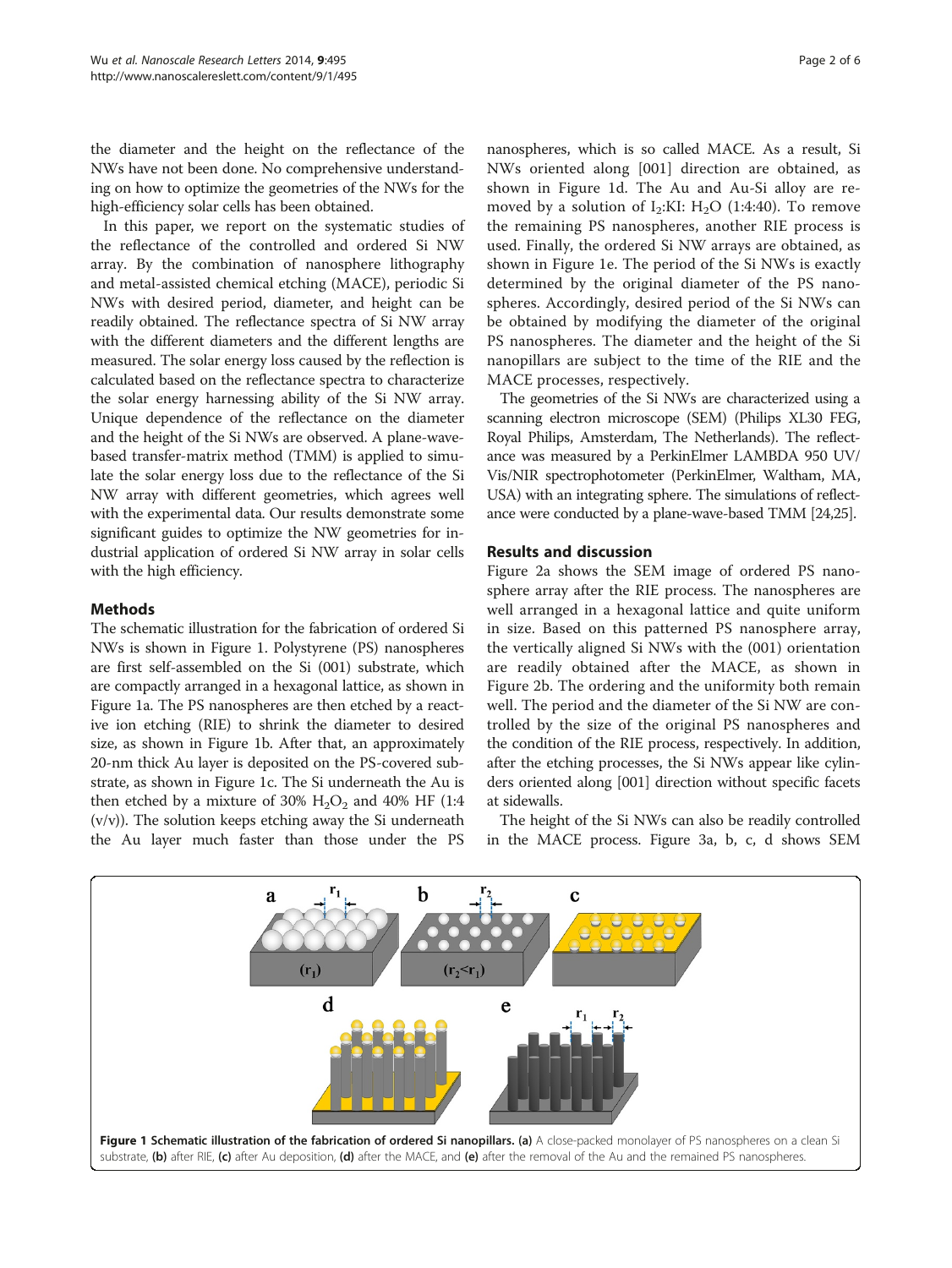<span id="page-2-0"></span>

images of the Si NW arrays obtained with the etching times of 2.5, 8.5, 14.5, and 20.5 min, respectively. The corresponding heights of the Si NWs are about 0.54, 2.03, 3.35 and 4.59 μm, respectively. The period and the diameter of the Si NWs are 500 nm and 340 nm, respectively. It is found that the height of the Si NWs with the same period and diameter is almost linearly proportional to the etching time. Accordingly, the height of the Si NWs can be easily controlled by the etching time. The Si NWs remain well-ordered after a long etching time. Whereas, due to the effect of the liquid-surface tension force exerted on the NWs during the drying process of the sample [\[26\]](#page-5-0), the Si NWs with a high aspect ratio (>10 in our case) tend to be slightly bended, as shown in Figure 3c, d. It is also worth noting that the bending angle increases with the height of the Si NWs.

Figure [4](#page-3-0) shows the spectra of the total reflectance of the Si NW arrays with diameters of 180 nm, 280 nm, 340, and 400 nm, respectively. The period and the height of the Si NWs in all the samples are 500 nm and approximately 2.03 μm, respectively. The total reflectance of a polished flat Si substrate is also shown in Figure [4](#page-3-0) as a reference. It can be seen that the reflectance of the Si NW array is dramatically decreased in comparison with that of the flat Si substrate. In addition, the reflectance of the Si NW array shows a strong dependence on the diameter of the Si NWs. Moreover, such dependence

is not monotonous. The Si NW array with the diameter of 340 nm exhibits the lowest reflectance, which remains lower than 5% throughout the wavelength range from 400 to 1, 000 nm. This result indicates that the Si NW array with the intermediate diameter tends to have the lower reflectance, which is consistent with the previous ones [[7,](#page-4-0)[14](#page-5-0)].

The total reflectance of the Si NW array is also considerably affected by the NW height. Figure [5](#page-3-0) shows the total reflectance spectra of the Si NW arrays with the heights of 0.54, 1.22, 2.03, 3.35, and 4.59 μm, respectively. All the Si NW arrays have the same period (500 nm) and diameter (340 nm). Interestingly, the total reflectance tends to decrease first and then increase with the increase of the NW height. The lowest reflectance is observed from the Si NW array with the height of 2.03 μm. Such a dependence of the reflectance on the NW height is much different from the previous theoretical simulations [[9,10](#page-4-0),[17\]](#page-5-0).

To further clarify the influence of the NW geometries on the solar energy harnessing ability of the Si NW array, the solar energy loss (SEL) caused by the reflection of the Si NW array is calculated according to the Equation [1,](#page-3-0)

$$
SEL = \int_{400}^{1000} I(\lambda) \alpha(\lambda) d\lambda
$$
 (1)

where  $I(\lambda)$  is the solar energy intensity as a function of the wavelength  $\lambda$  at AM1.5 [[27](#page-5-0)] and  $\alpha(\lambda)$  is the measured reflectance of the Si NW array as a function of the wavelength. The SELs calculated from the measured reflectance spectra (seen in Figure [4\)](#page-3-0) of the Si NW arrays with different diameters is shown in Figure [6a](#page-4-0). Apparently, the SEL of the Si NW array tends to decease first and then increase with the increase of the NW diameter. The minimum SEL appears for the Si NWs with a diameter of approximately 340 nm. In addition, the SELs of the Si NW array with different heights of the Si NWs

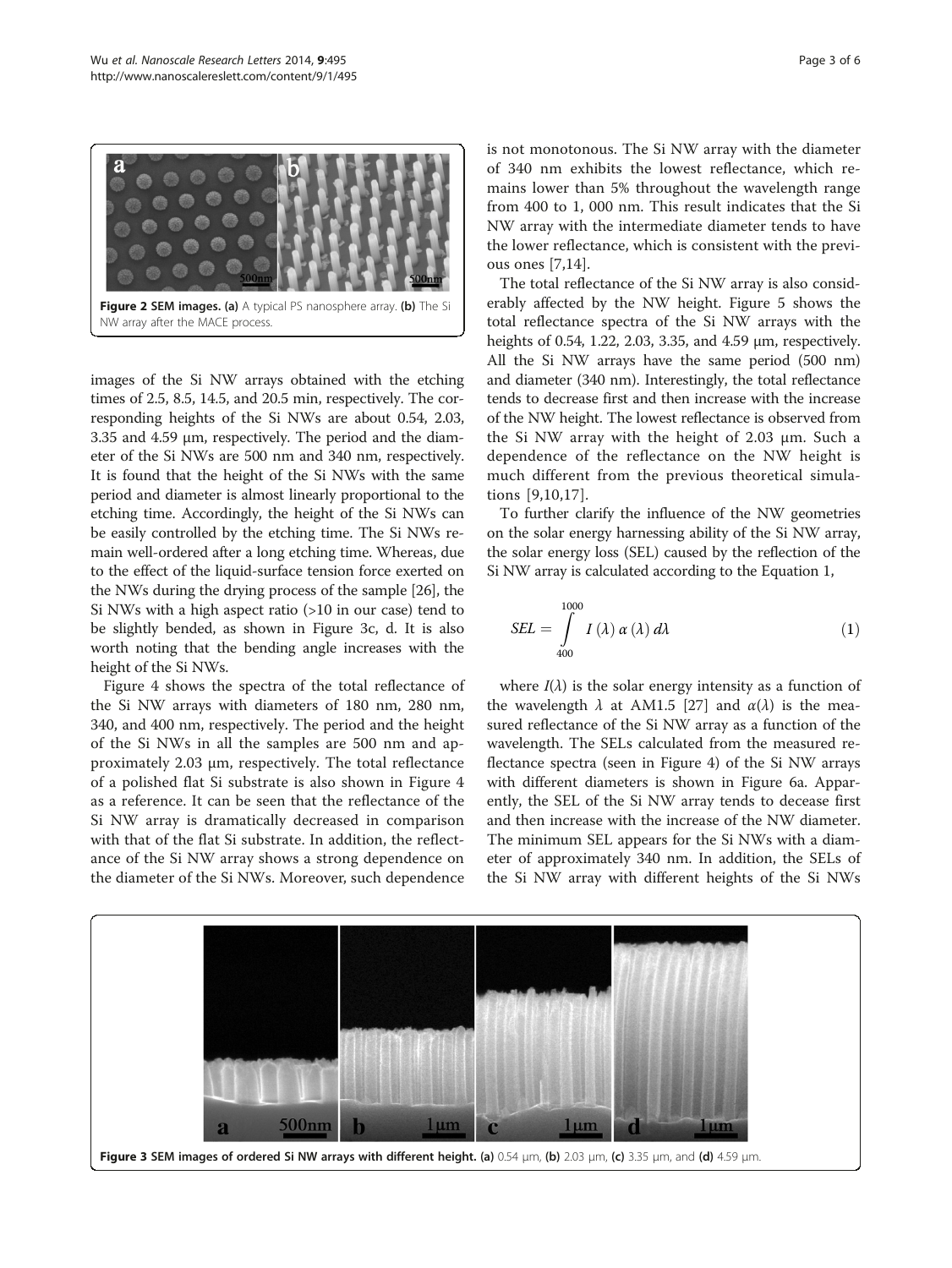

800

1000

are also obtained, as shown in Figure [6b](#page-4-0). It is clearly demonstrated that the SEL of the Si NW array tends to decrease first and then increase with the increase of the Si NW height. The minimum SEL appears for the Si NWs with the height of approximately 2 μm.

Figure 4 Total reflectance of the Si NW array with different diameter. The period and height of all the samples are 500 nm and

600

**Wavelength (nm)** 

2 μm, respectively.

45

35

25

15

5

400

<span id="page-3-0"></span>Reflectance (%

To understand these unique dependences of the reflectance on the geometries of the Si NWs, the TMM simulation is performed to simulate the total reflectance of the Si NW array, which has been proven to be very effective for dealing with the periodic NWs [\[9](#page-4-0)[,24,25\]](#page-5-0). In the simulation, the incident light is normal to the Si NW array, and the scattered omnidirectional light is considered. Based on the simulated results, the SEL of the Si NW array with different diameter and height is then calculated, as shown in Figure [6](#page-4-0)a, b, respectively. The simulated SEL of the Si NW arrays with the different diameter



is well consistent with the experimental one. Obviously, both the experimental and the simulated results show a similar dependence of the SEL of the Si NW array on the diameter. Interestingly, it can be found that the simulated SEL of the Si NW array monotonically decreases with the increase of the NW height, as denoted by open stars in Figure [6b](#page-4-0), if all Si NWs are assumed to be straight. The simulated SEL of the Si NW array is remarkably smaller than the experimental one for the long and straight NW (e.g., longer than 2 μm); although for the short NW the simulated results agree well with the experimental ones, as shown in Figure [6](#page-4-0)b. A close inspection of the SEM in Figure [3c](#page-2-0), d shows that the Si NW with the length longer than 2 μm is bent near the top. In addition, the bending of the NW becomes more pronounced for the longer one. Taking into account the bending of the long NW based on the SEM images, the simulated SEL then agrees well with the experimental one, as denoted by open circles in Figure [6](#page-4-0)b.

Such unique features of the solar energy harnessing ability of the ordered Si NW array are worth to be further exploration. The influence of the NW diameter on the anti-reflection ability of Si NWs has been studied experimentally by measuring specular reflectance [\[27](#page-5-0)]. The specular reflectance was found to increase with the diameter [\[28](#page-5-0)]. However, the total reflectance exhibits more complicated dependence on the diameter, which is consistent with the previous theoretical simulation based on the wave optics [\[10\]](#page-4-0). This result can be understood in terms of the effective medium approximation of the Si NW array. The Si NW array has been approximated to be an effective medium layer (EML) [\[13](#page-5-0),[16,19\]](#page-5-0). For the NWs with the small diameter, there will be an effective sharp interface between the EML and the substrate, where strong reflectance occurs. For the NWs with the large diameter, an effective sharp interface will appear between the air and the EML, leading to the strong reflectance. Accordingly, the reflectance should not be monotonically changed with the NW diameter. The minimum reflectance appears for the Si NW array with an intermediate diameter.

The dependence of the solar energy harnessing ability on the height of the Si NWs has also been reported by several groups. It was found that the SEL of the Si NW array decreases with the increase of the height of the Si NWs due to the increased light scattering in the nanostructures [[9,](#page-4-0)[14,17\]](#page-5-0). However, our experiments demonstrate the unique dependence of the SEL of the Si NW array on the NW height, which is considerably different from the previous one [[9,](#page-4-0)[14,17\]](#page-5-0). For straight NWs, the TMM simulations result in the decrease of the SEL of the Si NW array with increasing of the NW height, which are consistent with the previous experimental results [[9,](#page-4-0)[14,17](#page-5-0)]. On the other hand, the long Si NWs tend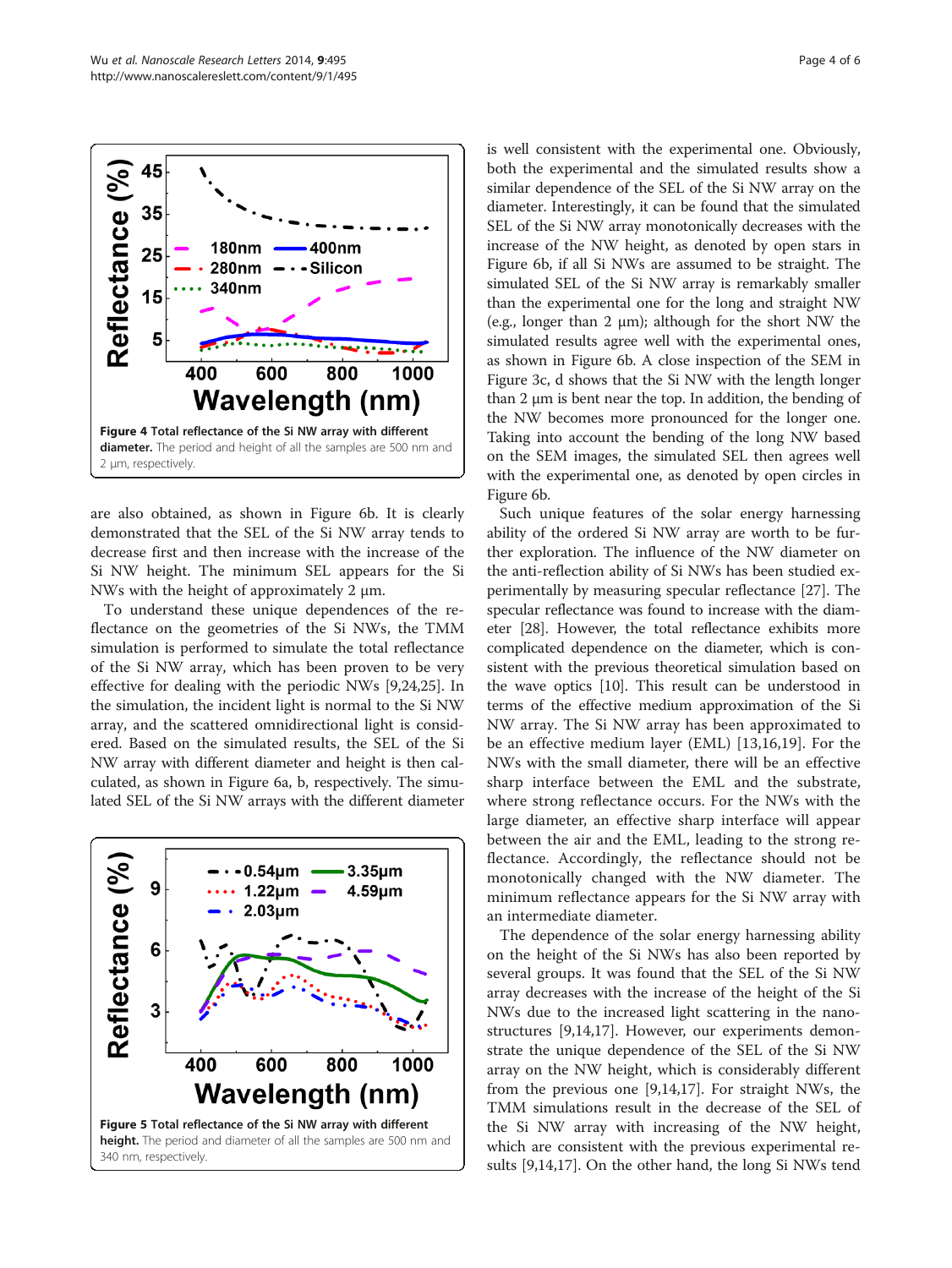<span id="page-4-0"></span>

to be bent on the top in our cases. Taking into account the bending top of the long NWs, the TMM simulations of the SEL of the long Si NWs demonstrate an increase of the SEL of the Si NW array with increasing of the NW height, which agrees well with our experimental data. Such abnormal increase of the SEL from the long Si NW is mainly due to the bending geometry of the Si NW with a high aspect ratio  $(>10)$ . The bending top of the Si NW can cause additional reflectance of the incident light. As the bending angle increases with the Si NW aspect ratio, the additional reflectance increases with the NW height, leading to the abnormal dependence of SEL on the NW height.

Our results clearly demonstrate that the solar energy harnessing ability of the Si NW array is intimately associated with the geometries of the NW. An insightful understanding on the effect of the NW geometries to the reflectance of the NW array is provided. According to our results, the optimized diameter and aspect ratio for the Si NW array with the periodicity of 500 nm is 340 nm and approximately 6, respectively. Such findings may help to design and fabricate novel solar cells with the high efficiency based on the optimized Si NW array.

#### Conclusions

In summary, a feasible route to fabricate ordered Si NW arrays in a large area is developed. The systematic studies on the reflectance of the Si NW array are carried out. The unique dependences of the solar energy harnessing ability on the geometries of the Si NW are disclosed. These results are well explained based on the TMM simulation. Our results indicate that the geometries of the NW can considerably affect the performance of the NW-based solar cells. Our findings can serve as a guide to optimize the NW array for the fabrication of the high-efficiency solar cells.

#### Competing interests

The authors declare that they have no competing interests.

#### Authors' contributions

ZLW prepared the samples and carried out the experiments. ZYW and SYW performed the TMM simulations. ZLW and ZYZ interpreted the results and wrote the manuscript. ZYW and SYW participated in manuscript preparation. All authors read and approved the final manuscript.

#### Acknowledgements

This work was supported by the special funds for the Major State Basic Research Project (No. 2011CB925601) of China. SYW acknowledges the National Basic Research Program of China under project No. 2012CB934303. The authors thank to Prof. C. Z. Wang and K. M. Ho at Ames Laboratory, US-DOE for TMM software support.

#### Author details

<sup>1</sup>State Key Laboratory of Surface Physics and Key Laboratory of Micro- and Nano-Photonic Structures (Ministry of Education) and Department of Physics, Fudan University, Shanghai 200433, China. <sup>2</sup>Key Laboratory of Micro and Nano Photonic Structures, Ministry of Education, Shanghai Engineering Research Center of Ultra-Precision Optical Manufacturing, Department of Optical Science and Engineering, Fudan University, Shanghai 200433, China.

#### Received: 17 July 2014 Accepted: 31 August 2014 Published: 15 September 2014

#### References

- 1. Schuller JA, Brongersma ML: General properties of dielectric optical antennas. Opt Express 2009, 17:24084–24095.
- 2. Yu Y, Ferry VE, Alivisatos AP, Cao L: Dielectric core-shell optical antennas for strong solar absorption enhancement. Nano Lett 2012, 12:3674–3681.
- 3. van der Molen KL, Zijlstra P, Lagendijk A, Mosk AP: Laser threshold of Mie resonances. Opt Lett 2006, 31:1432–1434.
- 4. Fan P, Chettiar UK, Cao L, Afshinmanesh F, Engheta N, Brongersma ML: An invisible metal–semiconductor photodetector. Nat Photonics 2012, 6:380–385.
- 5. Yan R, Park JH, Choi Y, Heo CJ, Yang SM, Lee LP, Yang P: Nanowire-based single-cell endoscopy. Nat Nanotechnol 2011, 7:191-196.
- 6. Cao L, Park JS, Fan PY, Clemens B, Brongersma ML: Resonant germanium nanoantenna photodetectors. Nano Lett 2010, 10:1229–1233.
- 7. Garnett E, Yang P: Light trapping in silicon nanowire solar cells. Nano Lett 2010, 10:1082–1087.
- 8. Krogstrup P, Jørgensen HI, Heiss M, Demichel O, Holm JV, Aagesen M, Nygard J, Morral AF: Single-nanowire solar cells beyond the Shockley–Queisser limit. Nat Photonics 2013, 7:306–310.
- 9. Hu L, Chen G: Analysis of optical absorption in silicon nanowire arrays for photovoltaic applications. Nano Lett 2007, 7:3249–3252.
- 10. Li J, Yu H, Li Y: Solar energy harnessing in hexagonally arranged Si nanowire arrays and effects of array symmetry on optical characteristics. Nanotechnology 2012, 23:194010.
- 11. Wong SM, Yu HY, Li Y, Li J, Sun X, Singh N, Lo PGH, Kwong DL: Boosting short-circuit current with rationally designed periodic Si nanopillar surface texturing for solar cells. IEEE TRANSACTIONS ON ELECTRON DEVICES 2011, 58:3224–3229.